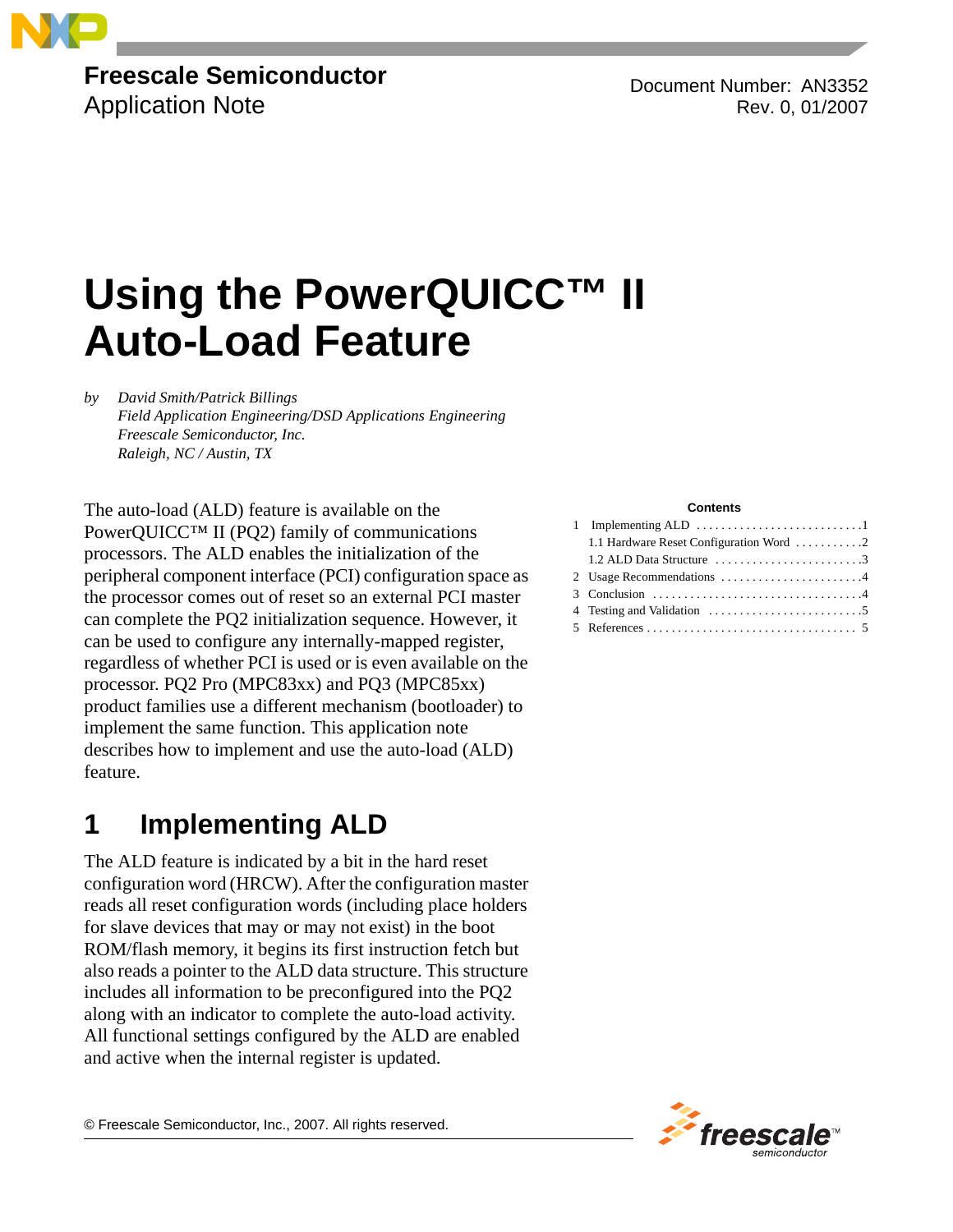

**Implementing ALD** 

### **1.1 Hardware Reset Configuration Word**

The PQ2 processor uses a hardware reset configuration word that is read from the boot memory (device controlled by  $\overline{CS0}$ ) to determine several configuration options as the processor comes out of reset. Refer to the reset section of the appropriate reference manual for the physical location in the memory device, along with the format of the hardware reset configuration word. Setting bit 26 enables the auto-load sequence. The reference manual describes this as "CP auto-load" because the sequence is performed by the RISC processor of the communications processor module (CPM) during the reset sequence. However, there are no special dependencies to set up or initialize the CPM to perform the function, nor are there any special cleanup procedures for subsequent CPM activity. Although PCI is mentioned in the description, the LBPC setting does not have to indicate PCI. As noted earlier, the ALD function can be used for non-PCI initialization. The addressing defined by the ISB and BMS bits in the HRCW is important for the specific contents of the ALD data structure.

Figure 1 shows a bus access to 0xFE000004 as a result of setting the ALD\_EN bit in the HRCW. Figure 2 shows bus accesses from the PowerPC CPU for boot instructions and from the CP RISC for ALD data structure elements.



**Figure 1. Fetch of ALD Pointer at 0xFE000004 (ALD Pointer = 0xFF801000)**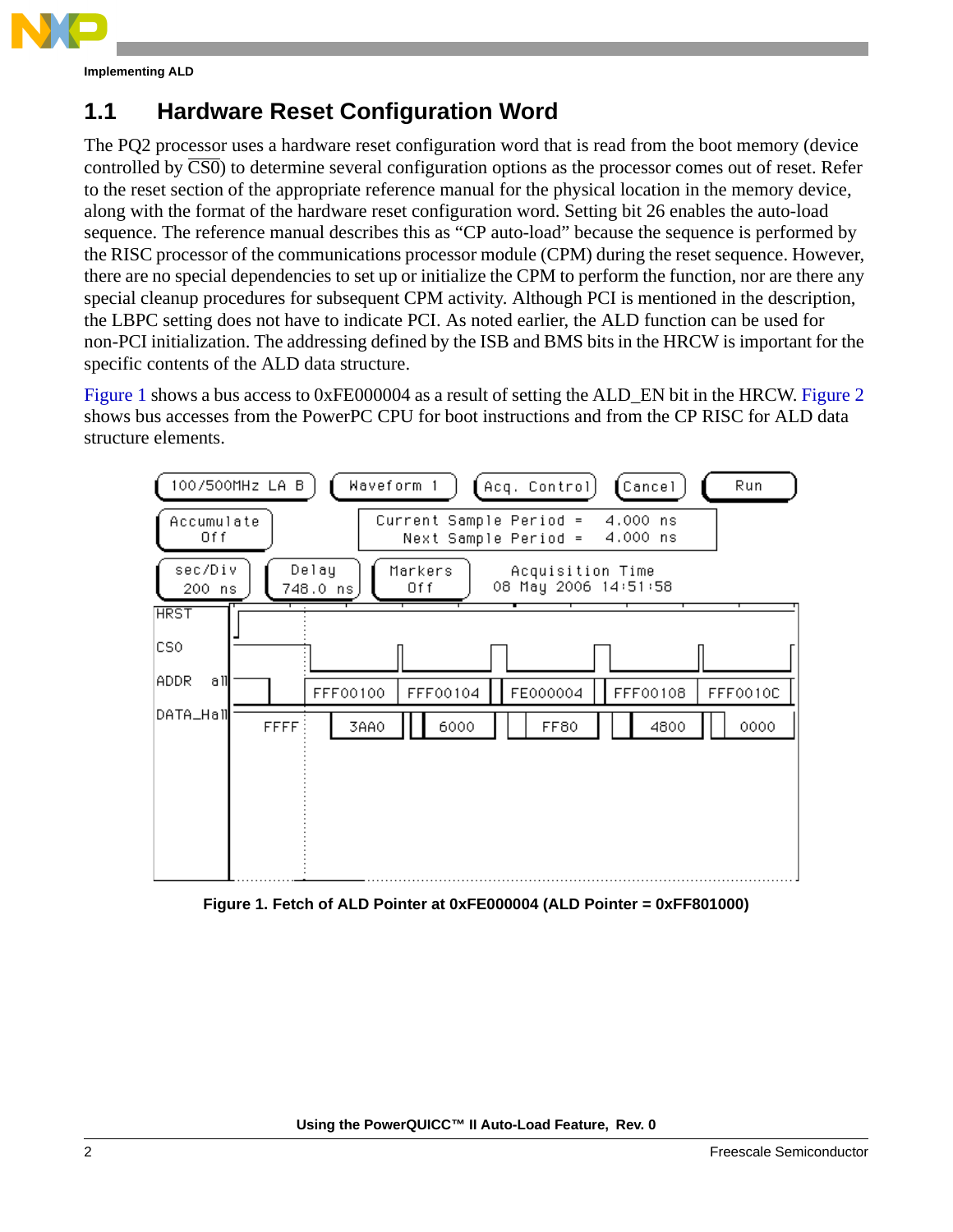



**Figure 2. Fetch of First ALD Data Structure Element to Which the ALD Pointer is Pointing**

### **1.2 ALD Data Structure**

For details on the initialization of PCI configuration registers, refer to the section in the appropriate reference manual. The manual may refer to the device with the ALD structure as a EEPROM, but this does not imply a serial EEPROM. The device with the ALD structure is simply the existing boot device connected to  $\overline{CS0}$ , typically a flash memory or ROM device. On all PQ2 systems, the hardware reset configuration must be written into the boot flash memory/ROM before any attempt to boot the system. The ALD pointer and data structure must also be written beforehand, typically using the same mechanism (PROM burner or JTAG/ICE). In Figure 3, the pointer to the table resides at location 0x04 from the boot device's base address and is interleaved with the hardware configuration reset words. Because the sequence occurs after the reset configuration words are read, the memory controller for the boot device is operational and has configured the  $\overline{CS0}$  controller to use a base address of either 0xFE000000 or 0x0000000 (depending on the value of the BMS bit). The pointer is an absolute value within the entire PQ2 physical memory space, so the upper bits in the address must match the base address of the device as defined by the BMS bit. The format of the data entries is always three words:

- Address of the internal space to be initialized
- Control word to indicate the data size and the end of the table
- Data to be initialized.

The address is the full 32-bit system address, and it is usually the IMMR base plus the offset of the register to be initialized. The higher-order bits in this address must be consistent with the address space defined by the ISB bits in the configuration word. For example, if the  $ISB = 111$ , all addresses within the structure should be 0xFFFxxxxx. Also, note that the data follows big endian rules. For data content less than 32 bits, use the most significant bits.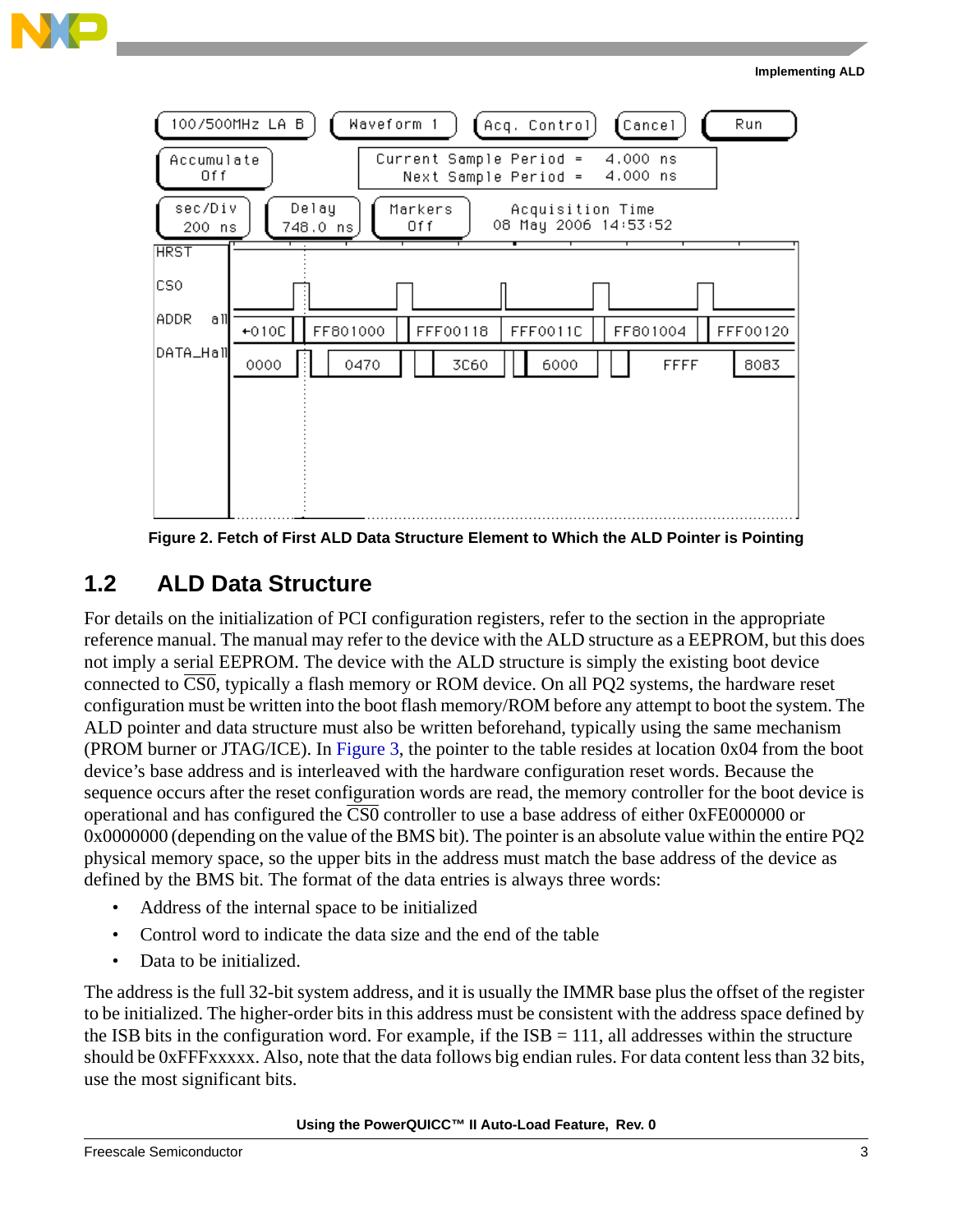

**Usage Recommendations**



**Figure 3. Boot Device Contents ALD Data Structure**

### **2 Usage Recommendations**

Use of the ALD to initialize the OR0/BR0 registers is not recommended because it can potentially change the addressing in the middle of the sequence. Also, it has been observed that the watchdog timer starts when the sequence begins. If the core is disabled, or if it stays quiescent for a while as other system tasks occur, the watchdog timer can expire. If this is likely in the system, use the ALD function to disable the watchdog timer.

## **3 Conclusion**

The ALD function is intended to enable enough of the basic PCI configuration to be initialized so an external PCI master can handle most of the processor initialization and control. However, because of the way the mechanism is implemented, this feature can be used for any initialization of the processor. This feature can be used to off-load the internal processor initialization from a boot code task to a simpler data structure configuration of the boot device. To implement this feature successfully, you must be aware of precisely how much processor initialization has completed up to the point where the ALD sequence starts. Also, you must understand the effect this has on the specific contents of the ALD structure.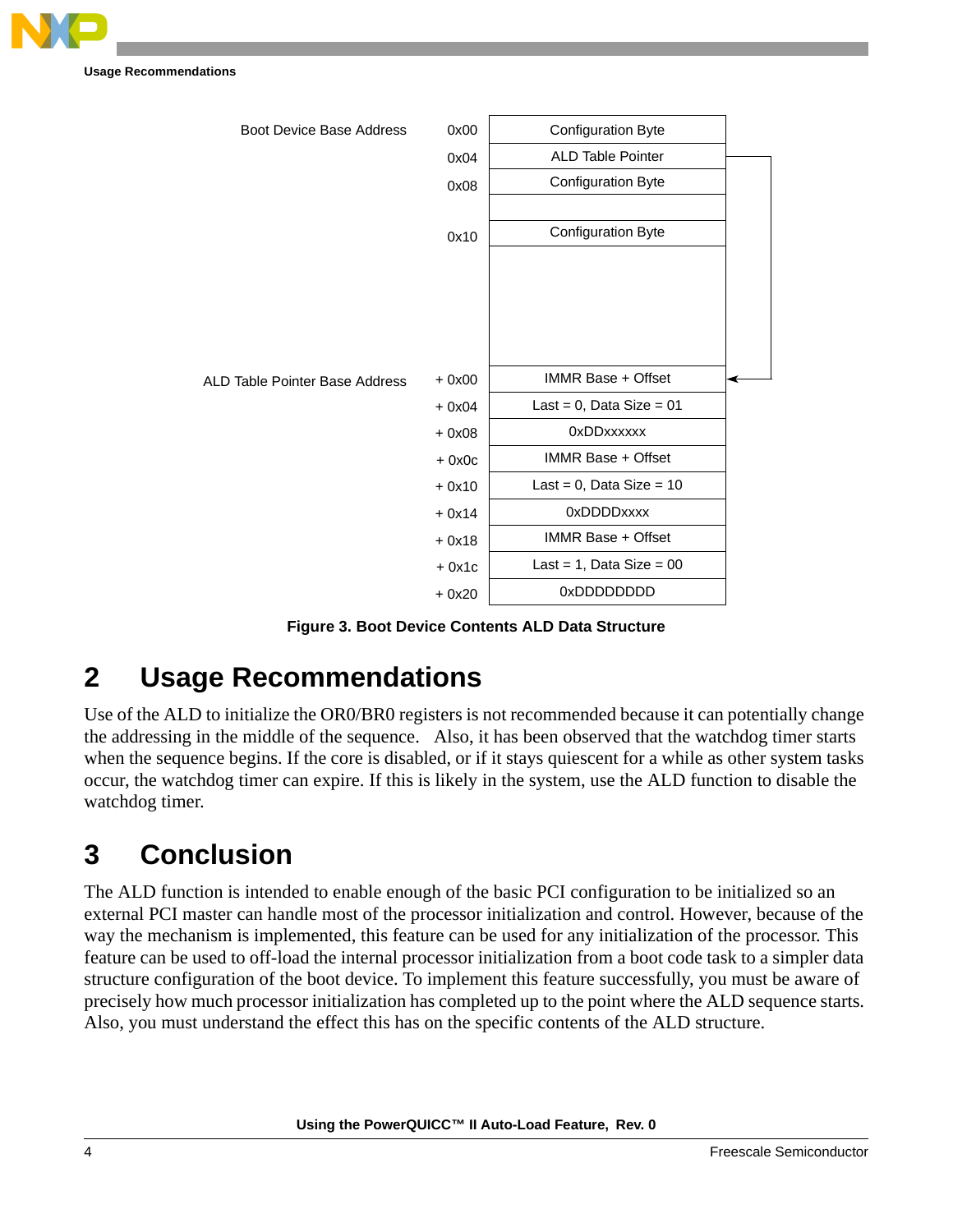



### **4 Testing and Validation**

The details of the sequence described have been validated in simulation. Also, the ALD feature has been successfully implemented in a live system environment; the specifics listed were found to be critical for proper operation.

### **5 References**

• *MPC8280 PowerQUICCTM II Family Reference Manual*, available at the Freescale web site.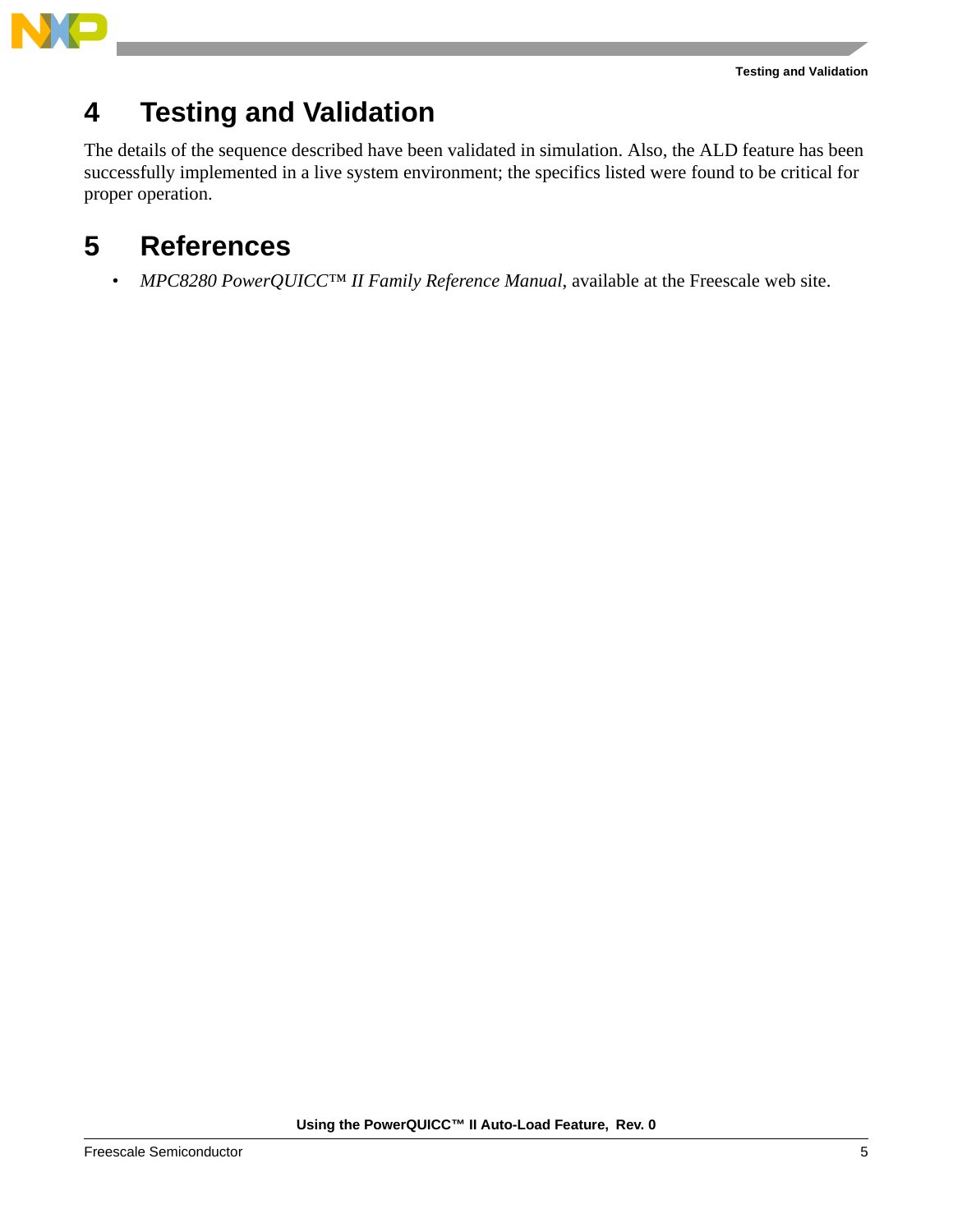

**References**

### **THIS PAGE INTENTIONALLY LEFT BLANK**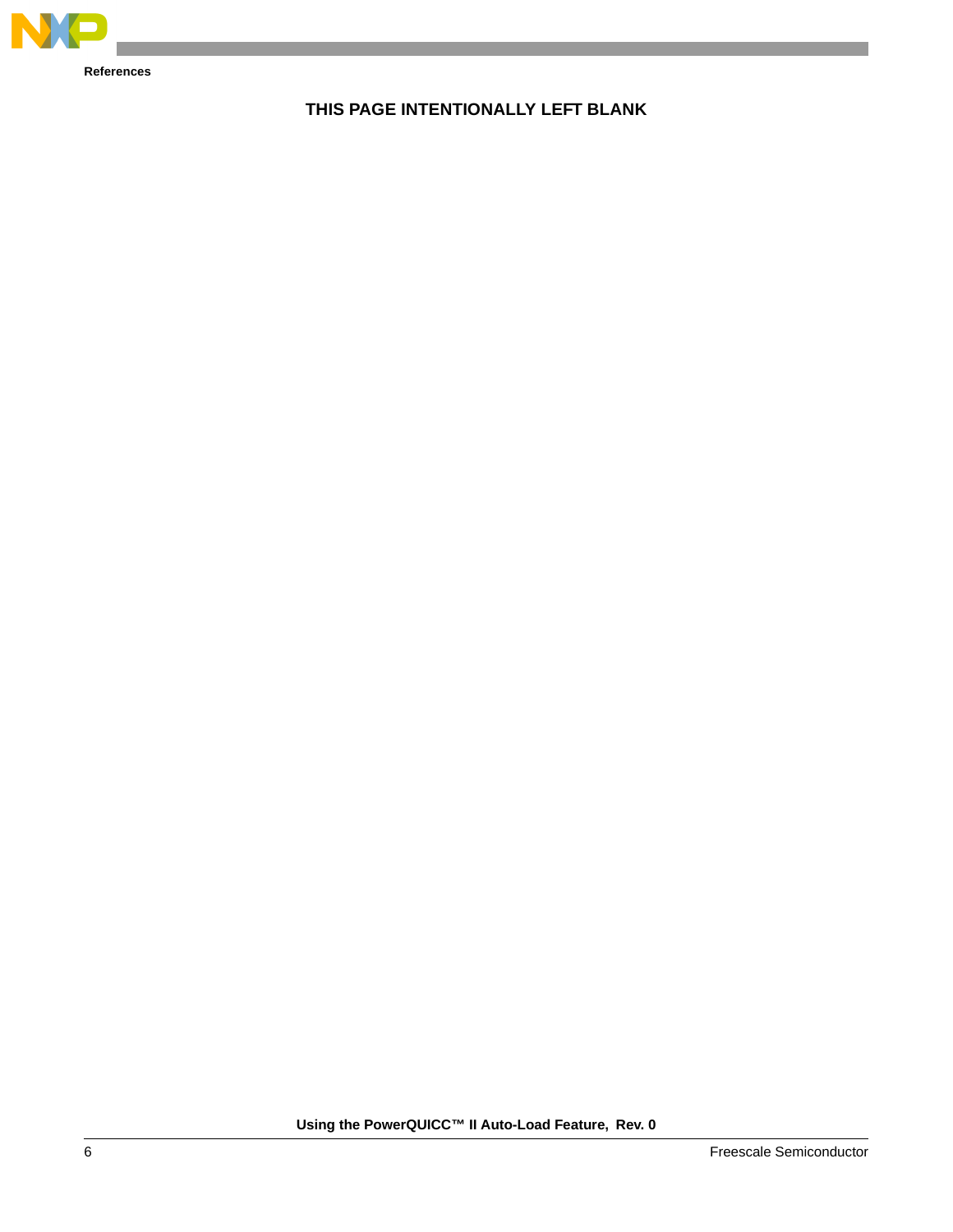

 $\overline{\phantom{a}}$ 

### **THIS PAGE INTENTIONALLY LEFT BLANK**